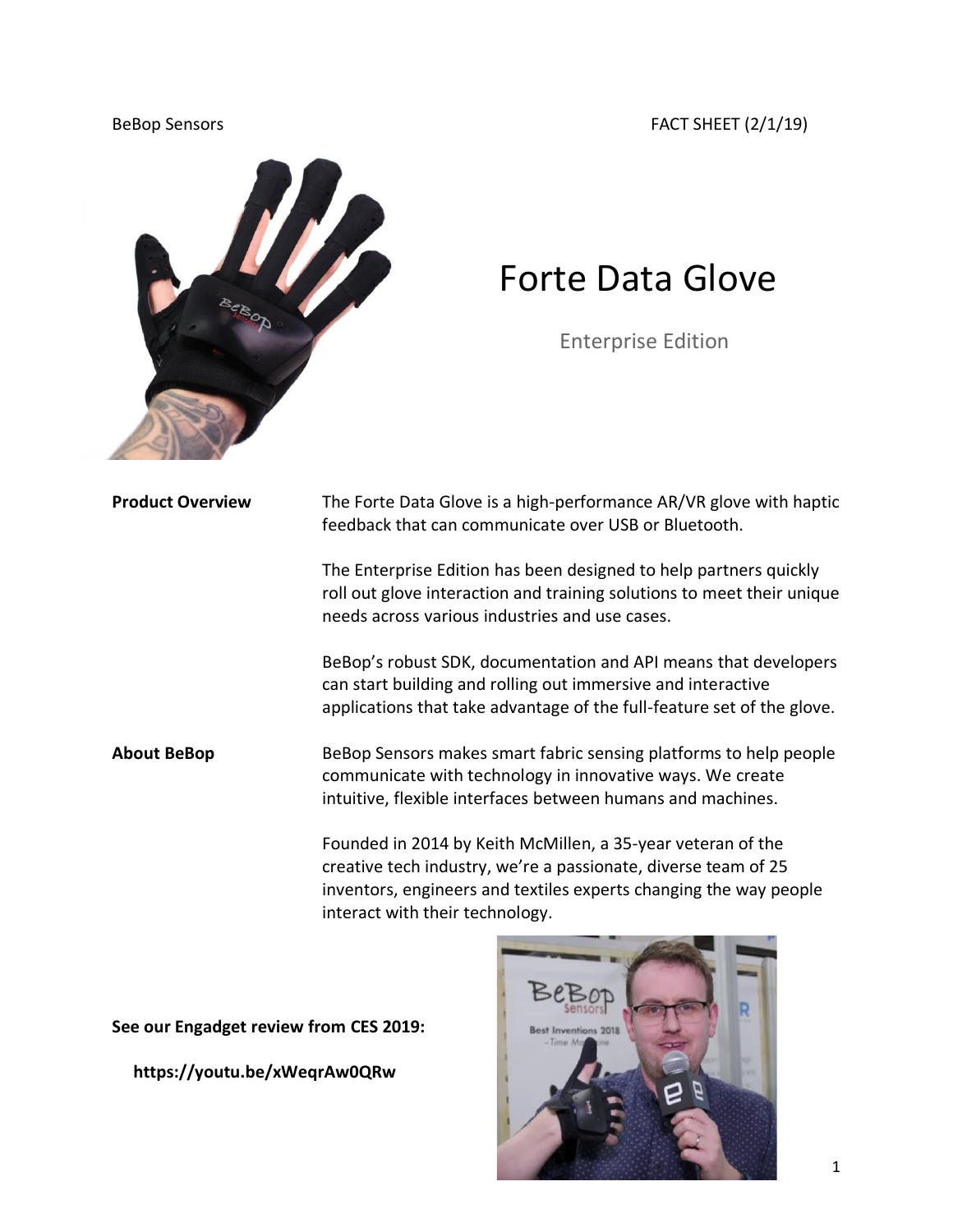## I/O Overview:

| <b>Sensors</b>                          | <b>Finger Tracking:</b><br>The Forte Data Glove uses Bebop Sensors' patented fabric sensing<br>technology platform for high resolution finger tracking across all<br>fingers and the thumb. Our flexible fabric is less than 1mm thick and<br>can measure bend resolution and accuracy at $+/- 1.5$ degrees.<br>IMU:<br>Integrated into the glove is an intelligent 14-bit IMU that combines<br>a gyroscope, accelerometer and magnetic sensor to provide 9<br>degrees-of-freedom orientation tracking in real time. |
|-----------------------------------------|----------------------------------------------------------------------------------------------------------------------------------------------------------------------------------------------------------------------------------------------------------------------------------------------------------------------------------------------------------------------------------------------------------------------------------------------------------------------------------------------------------------------|
| Communication                           | <b>Bi-Directional Serial and Bluetooth Data Transmission:</b><br>The data glove can be opened across platforms as a class-compliant<br>serial device via Bluetooth and USB for bi-directional<br>communication. Our on-board CPU elegantly synthesizes, processes<br>and handles the transmission of all the sensor data from the IMU<br>and fabric sensors, and haptic actuators at 200 frames per second<br>for near-instantaneous response.                                                                       |
| <b>Immersion and</b><br><b>Feedback</b> | <b>Haptic Feedback:</b><br>The glove has 6 custom non-resonant actuators, in the fingertips<br>and palm, that give developers and interaction designers<br>unprecedented control over the tactile response and feedback of<br>the glove. The actuators have a 4+ octave response and can be<br>triggered individually or together at different velocities to convey<br>rich, realistic textures and unique physical sensations                                                                                       |
| <b>Application Support</b>              | <b>SDK and Utilities:</b><br>Powering the glove is a robust Unity SDK to help you get the most<br>out of the glove. We're also shipping with time-saving utilities and<br>scripts to simplify calibration, 3D-tracking, rigging, haptic playback<br>and communication with the glove.                                                                                                                                                                                                                                |